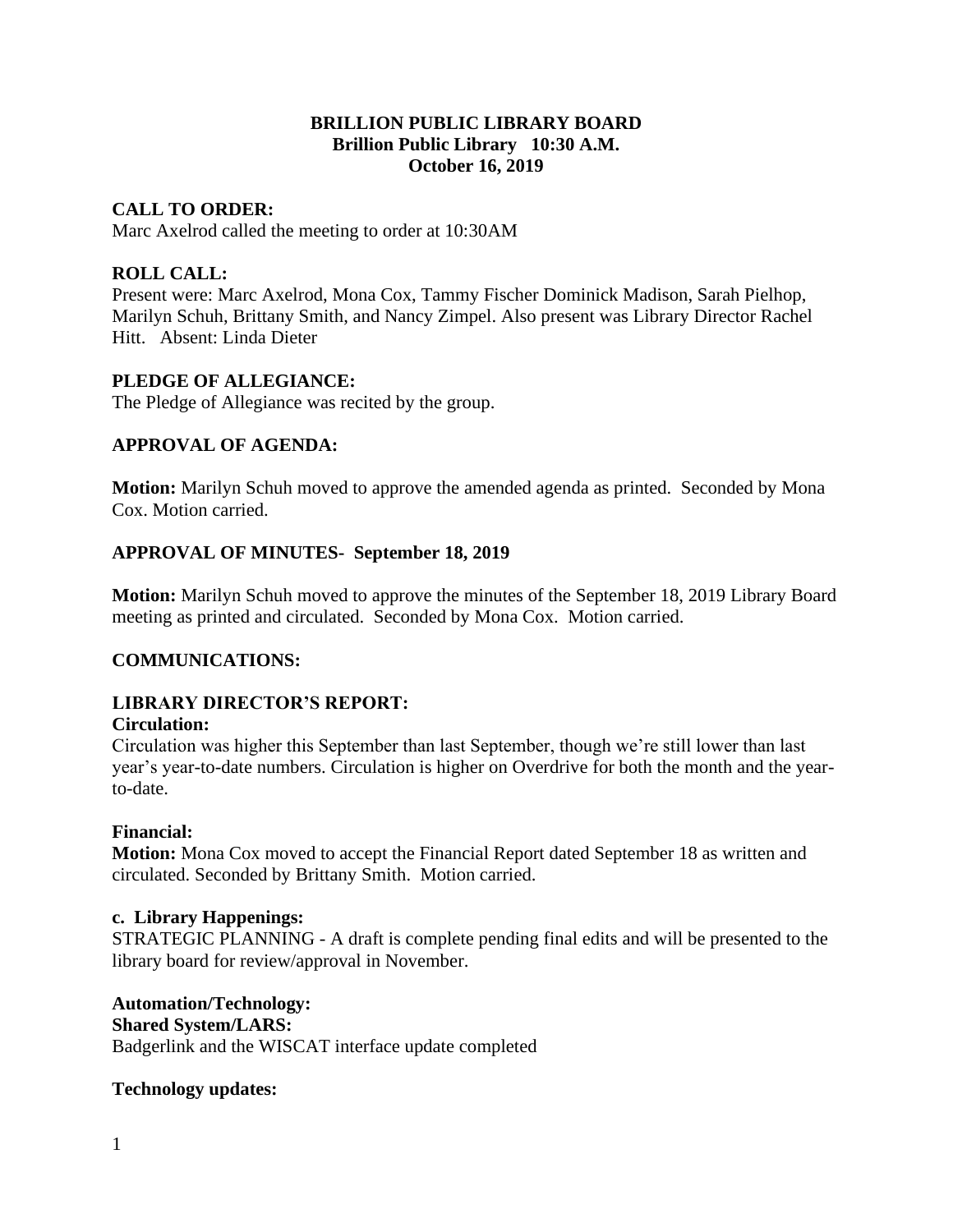Our new equipment was installed 10/5 with the exception of the director's computer, which is being set up today (10/16/19).

Marquee sign—had to purchase software disc to install software on new computer at a cost of \$26.00 which will come from donation funds.

### **BUILDING AND GROUNDS MAINTENANCE Any Building and grounds issues**

Tables are now in the teen area.

Couches in the magazine area have been removed, along with monitors and the TV in the children's area. All were disposed of and are no longer on library property. Exterior parking lot light (north/furthest from entrance)—ballast was not working; replaced with LED by Krueger Electric. Toilet seat in staff restroom replaced.

# **LIBRARY PROGRAMS**

### **Library Friends**

Friends are preparing for an annual silent auction of book baskets, which will run November 18- December 14.

### **Ongoing program updates**

Trail Tales through October 19. We are hosting a STEAM Fest October 18 with help from volunteers from National Honor Society and PUSH. Escape Room is at the end of the month. After School Experiments and After School Experiments, Jr. resume in November.

# **LIBRARY GOALS 2019**

Staff efficiency is on-going and will continue next year.

# **LIBRARY BUDGET**

The City Council's Committee of the Whole met Oct 14<sup>th</sup>. Rachel reported that many City capital items will have to be borrowed for. At the Committee of Whole a council member asked about the use of the Library's Chester Tamm funds. The Board discussed this and is against using these funds for operating and maintenance items.

The next Committee of the Whole meeting regarding the 2020 budget is October 23 at 6:00 PM.

# **HOLIDAY HOURS**

**Motion:** Dominick Madison moved to approve the holiday hours as revised. Seconded by Mona Cox. Motion carried.

# **TRUSTEE TRAINING**

**TE 17 -** Membership in System

**TE 18-** Library Board appointments